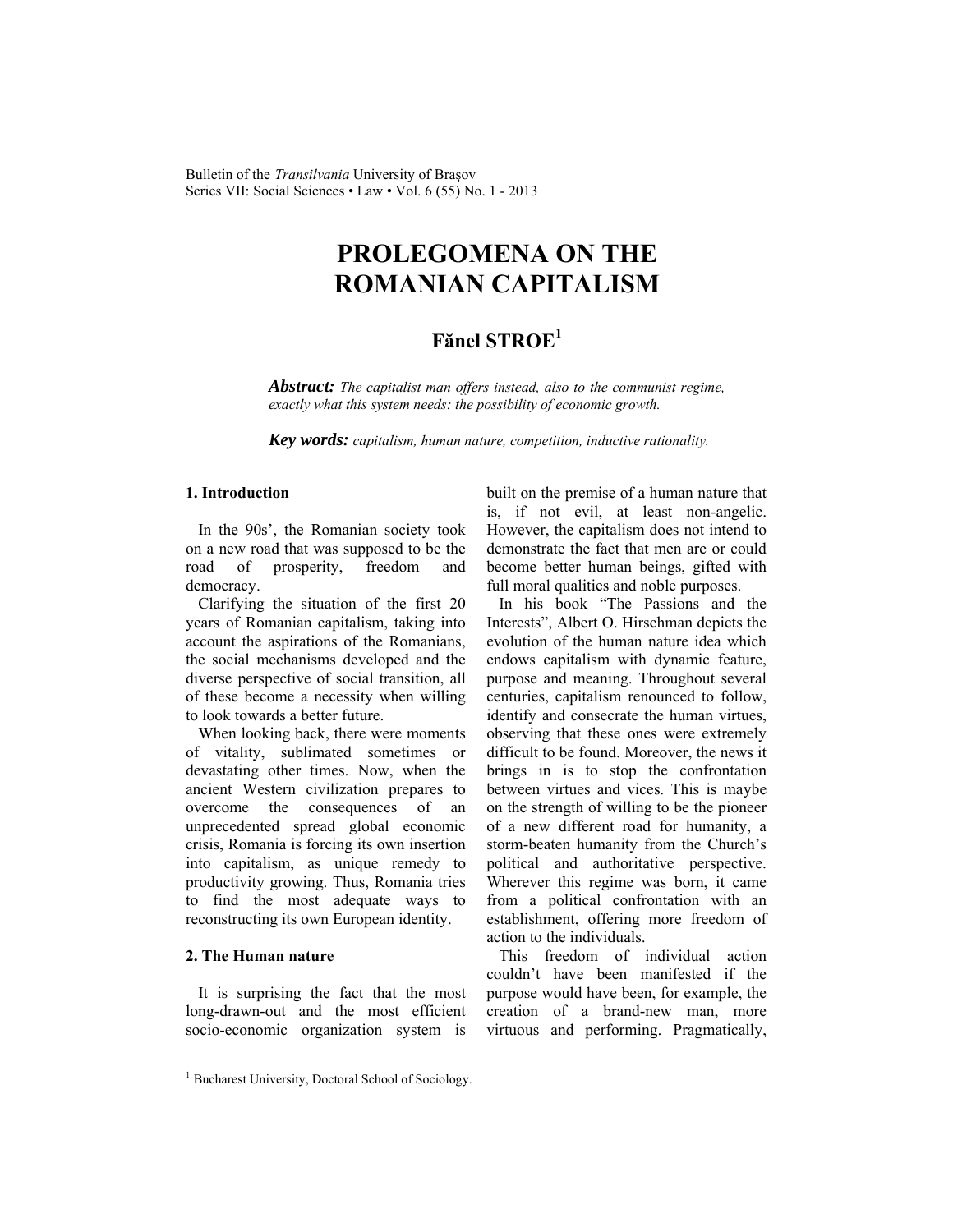capitalism starts from everything already existed, "the new has its roots in the old" [1, p.24].

Hirschman rediscovers the ideational route of the most marked identity element of capitalism – the interest. The idea  $\alpha$ using the passions, instead of just transforming them [1, p.36], changes the State's role into a transforming and civilizing environment" [1, p.36].

Everything that had a negative connotation, from now on reveals "happiness source through civilization" [1, p.37] type functionality. According to Giambattista Vico, "the cruelty, the avarice and the ambition [...], it [the society] uses them to creating the force, the wealth and the wisdom of the states" [1, p.37]. Hirschman further inventories the German philosopher Hegel's concept of "cunning of reason" and he states the followings: "people, by following their own passions, actually serve to higher purposes of the Universal History, of which they're not aware of" [1, p.39].

But, by just simply turning the appreciation of vices into passions in fact won't guarantee the entire functionality of the system. There is still the quest of harnessing the existing passions' energy, of giving it a direction. Being acknowledged in its practical sense, the capitalism understands that there is only one thing that could oppose to a passion, and that's another passion. There appeared the idea of opposing a passion to another passion and Hirschman identifies this hint at two philosophers:

Francis Bacon, who tries in "The Novum Organum" to bring back the Aristotelian inductive and experimental thinking, and Baruch Spinoza, who considers in his "Ethics" that just a stronger and counter affect could remove an existing affect. Furthermore, the knowledge of good and evil alone will get the upper hand only if it will gain the status of an affect.

By tracking the passion's development into an interest, Hirschman encounters David Hume, who suggests as solution opposing the greatest passion, "the thirst for acquisition and tenure", to itself. This way he solves the confrontation between reason and passions, the first one being, and not having to be more than, "the slave of passions".

Note that a political regime as the communist regime had as the main objective of repression exactly the most important human passion, the desire of the individual of enrichment. The history of Chrematistics is very old, going down to Ancient Greece.

The possibility of correlation between David Hume's assertion about capitalism as "a force able to muster some good inclinations of man against the evil ones, hoping that, in one way or another, this force would repress or atrophy the most destructive and devastating parts of human nature" [1, p.86], with, respectively, the perspective of transformation that benefits a society where "the expansion of trade and industry was positively appreciated and promoted in the 17th century and 18th century, not by marginal social groups or insurgent ideologies, but by a school of thought which was formed in the very heart of the "power system" of that age [1, p.142], this possibility of correlation hides several aspects. The first one of these aspects would be if, whether or not, in the human nature grows the economic efficiency when it evolves into some type of regime. The second aspect, if the first one is realized, would be like that: then why not establishing a way to increasing the economic efficiency of human nature. And from this point to the next one, which estimates that the sum of all increased efficiencies creates the most performing society (economically and socially speaking), there is no more than a simple fact. However, if the correlation is strong,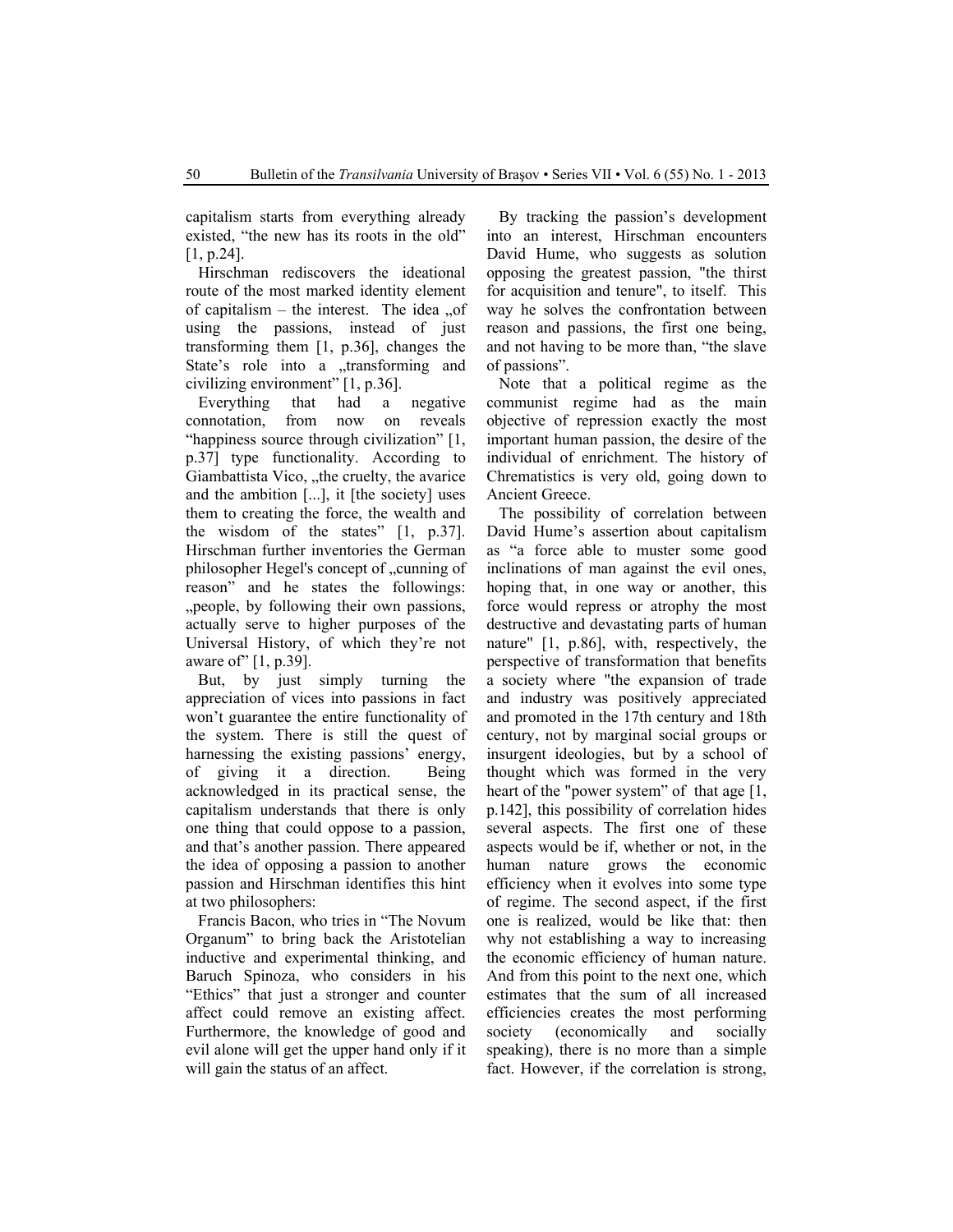then, first of all, it's important the sense in which one of the two statements causes the other. At this moment a question rises: is the human nature determined by the regularities of capitalism, or the capitalism would be a creation of a human nature that needs an environment allowing the implementation of its own and the others' qualities?

Hirschman notices how in this overall context, the interest appears as a "generic term to designate those passions to whom were assigned compensating functions" [1, p.48]. The analysis of this mechanism leads to a first premise, less explicit: always, the interest must be configured with *greater* importance than the other passions. In this manner, only, the interest will weigh harder on the individual 'scale of choices. Going upstream the interest's awareness, the analysis reveals another important fact: the interest must be *achievable*. The society is thus built so that the individual knows not only that he may pursue his interest, more important than the other passions, but also that he can fulfill it. With these two premises explained, we can say that we have paid attention to the functionality of the individual interest.

Hirschman's hypothesis is that "the principle of compensating the passions [seems] to have paved the way of conceiving the principle of powers separation" [1, p.48]. Although the sense of assuming the innovation, from a individual to the social organization, is relevant, the distinction from the concentration of power, which is specific to the Communist regime, shows that in capitalism a higher level belongs the individual's game, to his capacity of engaging and managing society by pursuing his own interest, and not concentrating the power in one or several institutions.

## **3. Competition, the mechanism of human cooperation's extended order**

Friedrich von Hayek understands capitalism as an extended and spontaneous social order of human cooperation. The Austrian School of Economics vision brings "a new paradigm for explaining the structures which take birth without premeditation, as a result of human interactions" [2, p.161]. As the partisan of an evolutionary epistemology "that understands reason and its products as evolutionary-type developments" [2, p.31], Friedrich von Hayek needs, in his perception of Western values and institutions as "determined not only by prior causes, but also through a process of self-organization of a structures or configurations" [2, p.29], to distinguish between phylogenesis and ontogenesis. "Cultural Evolution is not determined genetically, or in any other way, and its results are materialized in diversity, not in uniformity" [2, p.55]. Friedrich von Hayek understands the evolutionary theory as referring to phylogenesis, without "laws of evolution", openly repudiated "as impossible" [2, p.55].

From the economic point of view, capitalism "is a spontaneous order that occurs as a result of individual interactions, each tending to their purpose but, on the whole, it is not the result of one's intentional actions" [3, p.292]. From the perspective of social order rules and of tradition, we are dealing with an evolving process: "institutions and cultural norms that have provided better strategies of their behavior to specific groups, they won comparing with others and have become the dominant" [3, p.294]. Furthermore, "the fact that the rules are better adjusted to generate the order happens not because people would better understand the function, but because those groups who thrive, accidentally will change them in a way that increases their adaptability" [2, p.46].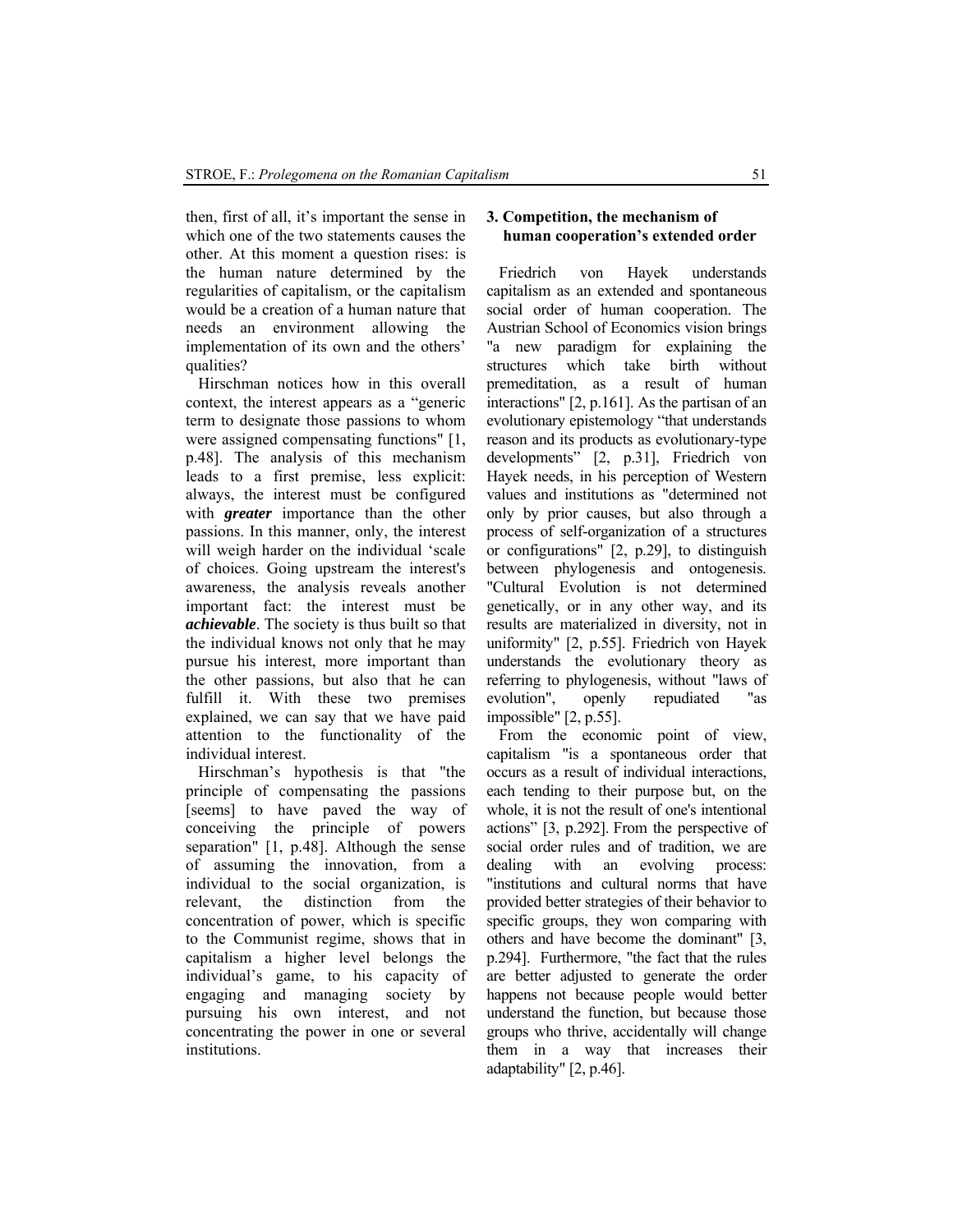In Hayek's vision, people must belong simultaneously to the two types of order: the extensive order of society, where dominant are the rules of contract and of private property (the family order) in which there appear "the old instinctual reactions, such as solidarity and altruism" [2, p.43]. The market develops the individual's superior capacity to using "dispersed and unregulated knowledge to form supra-individual configurations" [2, p.38]. One of the most powerful social engines is the competition or the rivalry, "a process of discovery, a procedure involved in everything related to evolution, which perforce has led the man to react to new situations; and our efficiency increases gradually by continuing the competition, not by consensus" [2, p.45]. The connection existing between the extensive cooperation in the economic planning and the rules of social order is realized with the help of the mind, which "consists not of verifiable knowledge about the world, or in interpretations of the environment, but in the ability to refine your instincts" [2, p.50].

In a history of modern philosophy, considered to be the most important contribution of Romanian thinkers before the coming of the communist regime in Romania [4], Traian Herseni made a presentation of one of the precursors of Friedrich von Hayek, Thomas Hobbes: "Passions are important because they are the only causes of differences between spirits. […] The passions that are causing the biggest differences between people are the yearning for greater or lesser power, wealth, knowledge and honor. Due to the fact that the last three are but different kinds of power, all of them could be reduced to the desire for power. Those who haven't a great passion for power, may not have a great imagination, nor much judgment because, compared with the wishes, the thoughts are but scouts and spies looking in the distance to find the desired things" [4, p.180]. Starting from the human nature, Hobbes reaches Chrematistics, then the reason, follows the perception of opportunities, competition and evolution. This roadmap is continuously remade because "happiness is a continuous progress from the desire of an object to desiring another object and the goal of the desire is not to be satisfied once and for all, but to continuously ensure the path of the upcoming desire" [4, p.180].

Nowadays, the competition's root is in this "bellum omnium contra omnes". Only a "workout" did for a long time and in conditions of maximum risk – the possibility of losing their own life-could produce such a vigorous skill as that of competition. However, a state of permanent war threatens not only life, but also the possibility of accommodating both the satisfaction of interests and the stability of this satisfaction. "In such a condition [during the war] industry is not possible, for its products are unsafe; so, no earth culture, no navigation, no dwellings and settlements, no cars, no arts, no associations and what is worse than all, people continuously live in terror and with continuous danger of a violent death. […] in war there is no ownership, no dominion, but there's only what each could take as long as they can keep it" [4, p.182].

"The conflict of opinions over what would be right generated the war of all against all, which prevented any social, economic and intellectual life. Every person lives under the fear of death. The incompatibility of opinions generated the absolute evil. This is what must be taken into account, a new political organization needs to be rebuilt, so that would remain invulnerable to the conflict of opinions. [...] The principle of this order will not be the good we're looking for, but the evil we're running away from" [5, p.186]. The choice that was made is still keeping the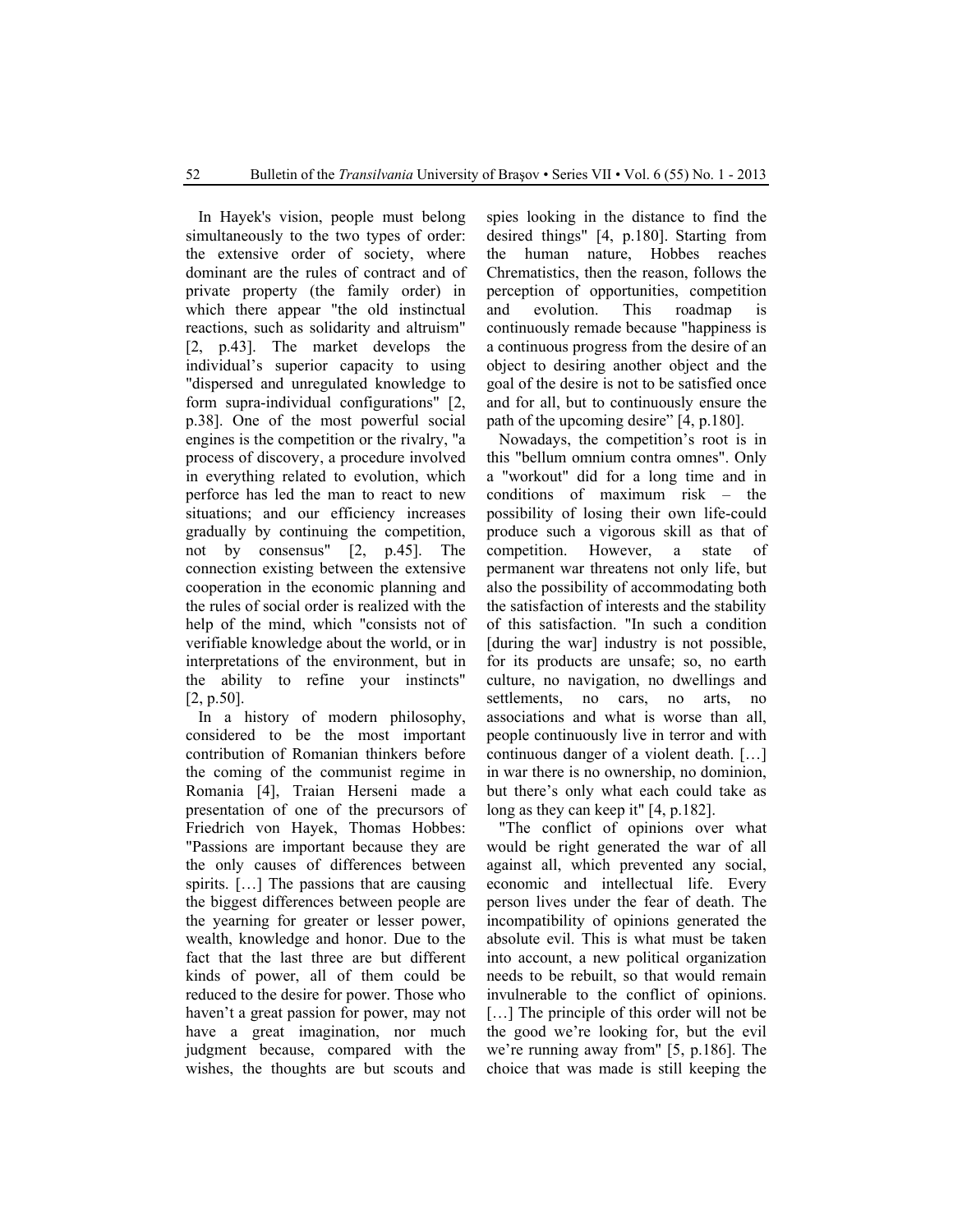freshness of the opinions' conflict, but it replaces the conflict in a new political system that will always remember the supreme threat – the fear of death. What is born now, the answer capitalism will provide by developing the competition's mechanism is to stimulate the appetite of life.

### **4. Spirit and equality**

The contribution of the **cultural factor** is an important one. The economic factor such as income levels, household expenses from a company, registered in official statistics, is correlated with the cultural factor, and can be used to identify and track **an entrepreneurial lifestyle**, and not just the middle class category.

Lazar Vlăsceanu, in his book, states the followings: "Following Weber and Durkheim, the earliest theorists in the field placed development under the sign of modernization and considered that national internal factors are decisive. Culture or the "traditional" way of life acts as a brake on the "modern" development, centered on: industrialism, the diverse division of labour, rationalization and alternative models of organization and management of work. Even though, in the 1950s-60s various theoretical disciplines (economics, sociology or political science) [...] were convergent in considering the *modernization* as the process of evolution along a single trajectory, from the traditional society (undeveloped) to the modern one (developed). The development that can be considered modernization could either be done on the basis of the accumulation of capital, investment and technology transfer which, after a while, it would generate changes in other sectors such as cultural or political [...], or by cultural changes, which would subsequently generate the economic ones. For example, by encouraging entrepreneurs and entrepreneurship or by inducing certain changes on a personal level, centered on the psychological human specific needs, such as self-realisation and inventiveness." [6, p.93]

Max Weber in *The Protestant Ethic and* the *Spirit of Capitalism* correlates religious motivation with the use of property in order to obtain profit from trade, analyzing the doctrine of predestination, which is the path the man gets divine grace, urges the continue work and suspects any expense that could lead to pleasure.

Professor Romulus Chirită analyzes in his work "Metaphysics Renaissance: between fracture and metamorphosis" [7] the way in which Martin Luther recovers the doctrine of human salvation's justification from St. Augustine, as the act by which God saves the believer through salvation, even though neither his deeds, nor the endeavor to observe God's law would not entitle him for it. Martin Luther is going further rejecting the value of deeds, underlying the idea of complete self-abandonment of man in front of God's mercy and impenetrable will.

In turn, Jean Calvin picks up the interrogation upon which lifestyle one should stop knowing that God has already decided upon his / her destiny, no matter the personal deeds. Calvin's improvisation to consider the social sphere as an area of "purification" assigns labor two roles: the first role, by which one achieves individual welfare within society and, in the second role, one accomplishes the divine plan, the emergence of welfare indicating the fact of being chosen by deity.

The main consequence of this construction leads to the inability of the individual to look critically on the success of other individuals. The result of the competition does not have to be questioned due to the fact people face the divine plan. The individual is allowed full participation in the social area, the "purification", but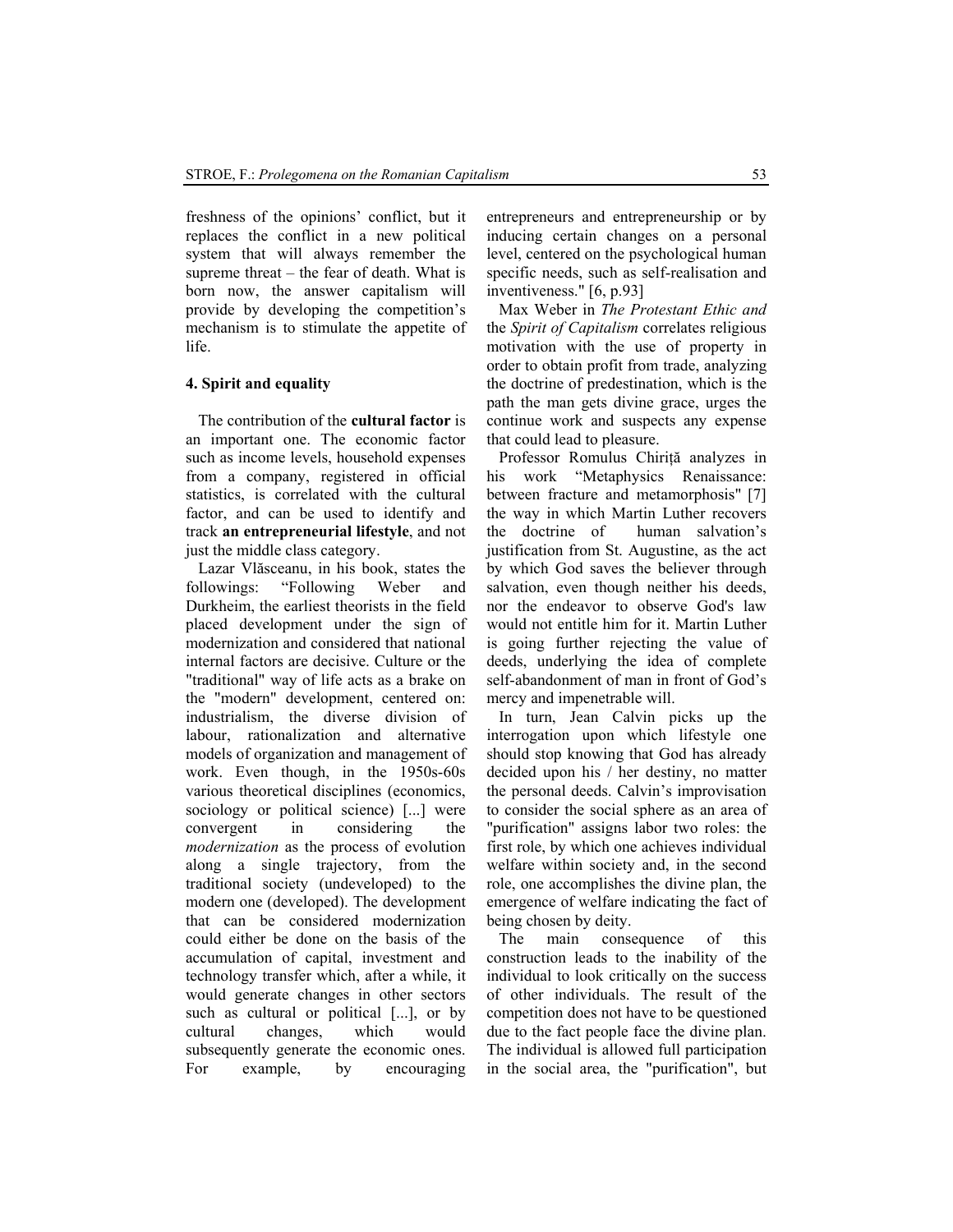also the chance to be in competition with what is best. Success in this situation is, in a simple and functional way, the powerful individual participating to the extended social order.

Likewise, without recourse to religion, from a Romanian study [8, p.118] about capitalism in rural areas comes out that "trust, tolerance and orientation toward cooperation work in close liaison with openness to new experiences, calculated risk acceptance and morality".

#### **5. Inductive rationality**

Akerlof and Shiler in the study called "Animal spirits", report that one of their friends calls the essence of capitalism as *chocolate milk* [9, p.59]. Capitalism "produces what is believed that people need and what are they willing to pay" [9, p.60]. Would that be the answer to what happened in the last 20 years in our society? How far went the fruit of society's beliefs and how much we were really willing to pay come to demonstrate that the fruit of these 20 years belong to the projection of society rather than the certain major institutional changes occurred. And if Traian Herseni saw how the conflict between capitalism occurence and the old circumstances leads to the first sociological thoughts [10], then Sociology has to pay this debt of honour and to explore new opportunities offered by the transition to capitalism of Romanian society. In Ion Ungureanu's opinion, social rationality can be understood as *normative strategy of development*. Through his writing *"Human reason and social rationality"* was facilitated the access to finding out the relations between optimistic rationalism and social conditioning of human thinking.

After W. V. Quine and J. S. Ulian, "induction is the expectation that similar things will behave in a similar fashion [...] that things already similar in many ways will be similar in other ways" [11, p.103] This concept of similarity, in the opinion of the two authors, refers not to the common features, but to those "*projectable*". Induction-based social rationality "gives you more than what you had at first" [11, p.106], a process that underlies capitalism. Predictability, needed capitalism, is due to induction as "learning what to expect" [11, p.106].

In the work "Business Minds", a brief introduction on idea leaders stage, one of the presented authors, Richard Pascale, author of a mode of comparison between American and Japanese management (which concluded that Japanese success was due to the attention paid to style, divided values, skills and staff) describes his working mode: "I'm looking and looking until I get to hear enough about the same thing, so that it won't surprise me anymore [...]. I take notes, and then, working inductively  $- \Gamma$ m not deductively at all – I can extract the themes. I allow data to teach me" [12, p.221-222].

Induction, that kind of social rationality, underlies an endogenous process of social innovation. I've noted the following aspects of Peter F. Drucker's work, *Innovation and Entrepreneurship: Practice and Principles* [13], chapter *Principles of innovation*:

• Innovation is a conceptual construct, and also perceptual. One of the imperatives of innovation is to go to look for, to ask, to listen to. I've recognized in this description the roots of the seventeenth century British trader;

• An innovation, in order to be effective, must be simple and allow the focus, to watch one thing at a time. In this evaluation I've found one of the virtues of analytical thinking: the simplicity as the ability to include "in a concise unified explanation what was previously covered by two disparate explanations" [11, p.88];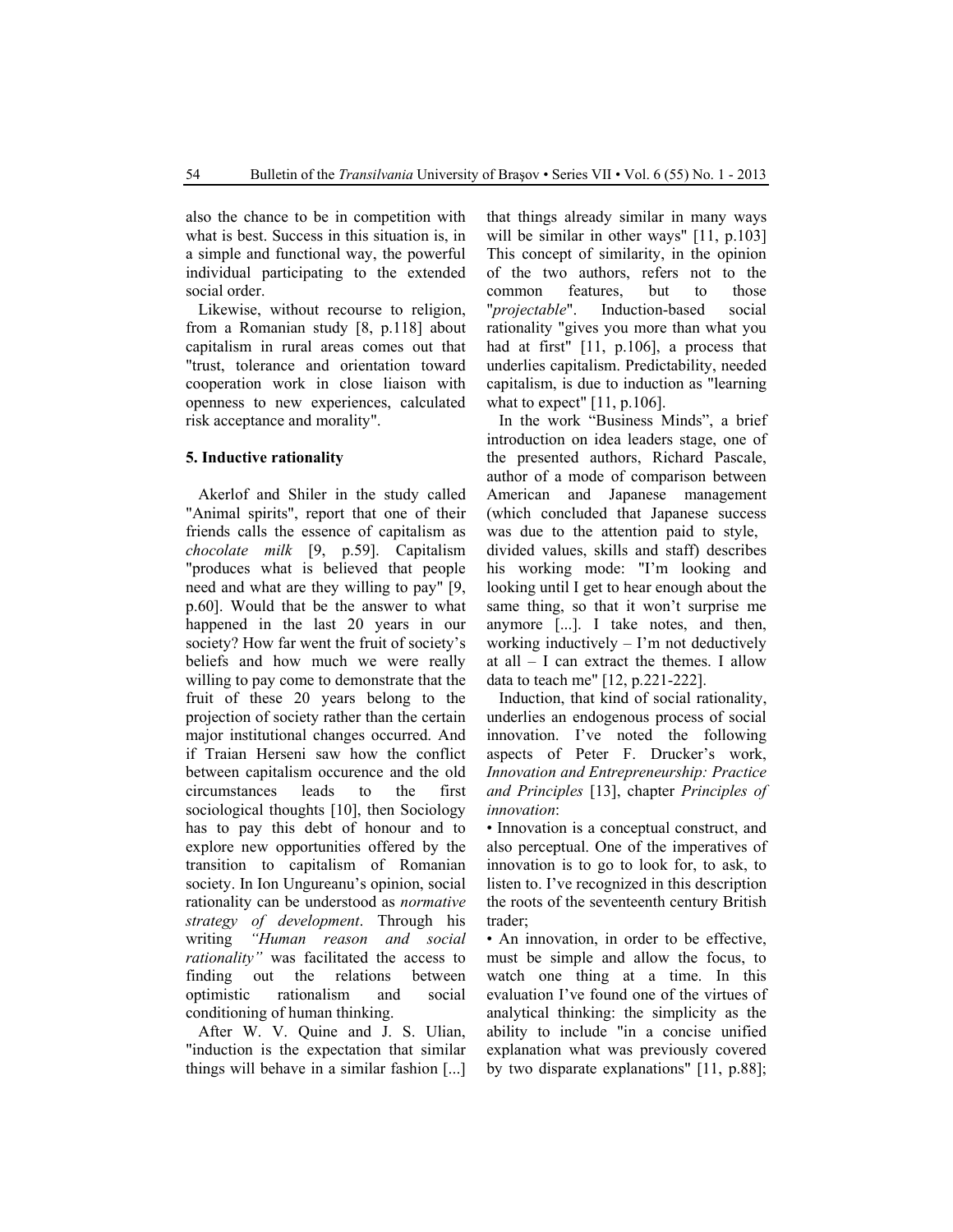• "Do not try to innovate for the future. Innovate for the present!", an advice based on the hope that the best thing to do is "to predict future effects of events that have already occurred" [14, p.132]. Albert O. Hirschman brings up a less spectacular view, that of *intended effects, but unrealized*, by which a social actor adopts human action and supports social decisions for he expects to have some results - "the hope of great benefits, although unrealistic"[1, p.144].

I personally consider that social innovation tends not to appear in the case of deductive rationality. Instead, inductive rationality, the one based on experience, is a strong factor that favors innovation. Liviu Chelcea offers anthropological perspective in this regard: "The need to preserve the habitat, rather than the laws of progress and evolution, has leaded to the transition of another evolutionary level [...] innovation occurs when lifestyle is threatened." "Stability is the main reason for change [...] cultural systems change in order to keep themselves in the form in which they exist."

"People would like to change just enough to maintain what they have [being] motivated by immediate purposes" [15, p.125-126].

Niklas Luhmann, cited by Anthony Giddens, has the following perspective: "where faith is involved, consciously there are born in the individual's mind alternatives when deciding to pursue a particular course of action. [...] A person who disregards alternatives is in a state of safety, while another that recognizes those alternatives and tries to counteract such risks assumed engage in trust" [16, p.35]. In conceptualizing the notion of trust, Giddens believes that the emergence of the concept of risk "represents a change in perception of determination and contingent so that moral imperatives, natural causes and the chance begin to reign in the place of religious cosmologies" [16, p.38].

Through social influence of technocracies, society can be shaped by the deductive rationality. As a tradition of continental thinking, this kind of rationality outlined dimensions of social development. Anton Golopenția, for example, believes that "implementation of a regime is the task of administration. Guided by the rules of a targeted regime, contained in the constitutional text, in laws and institutions, the administration is trying, if possible, to put in accordance the actual condition of the people with the targeted established political regime" [17, p.29].

There was the attempt to implementing capitalism starting from its laws, models resulted in other communities. Perhaps the most effective way to foster capitalism's grounds is choosing inductive rationality that allows the emergence of innovations and the freedom to decide.

The entrepreneur, a possible Kantian autonomous being, follows the maxims of human intellect [18], developed by Kant in his *Critique of the Power of Judgment*:

• To think by yourself. The entrepreneur exceeds the regulatory framework placed unnatural and sometimes even unrepresentative for society.

• To think by putting yourself in every human being' shoes. That implies discovering the opportunities, respecting each other's needs and the help to meeting them.

• To always think in accordance with yourself. The coherence of personal experience through inductive rationality, upholds social capital and leads to "a productive sociability that has consequences for growth of other stocks of capital" [19, p.71]. Entitling the entrepreneur to transform "relationships into economic capital resource" [20, p.52] comes as a natural consequence. Otherwise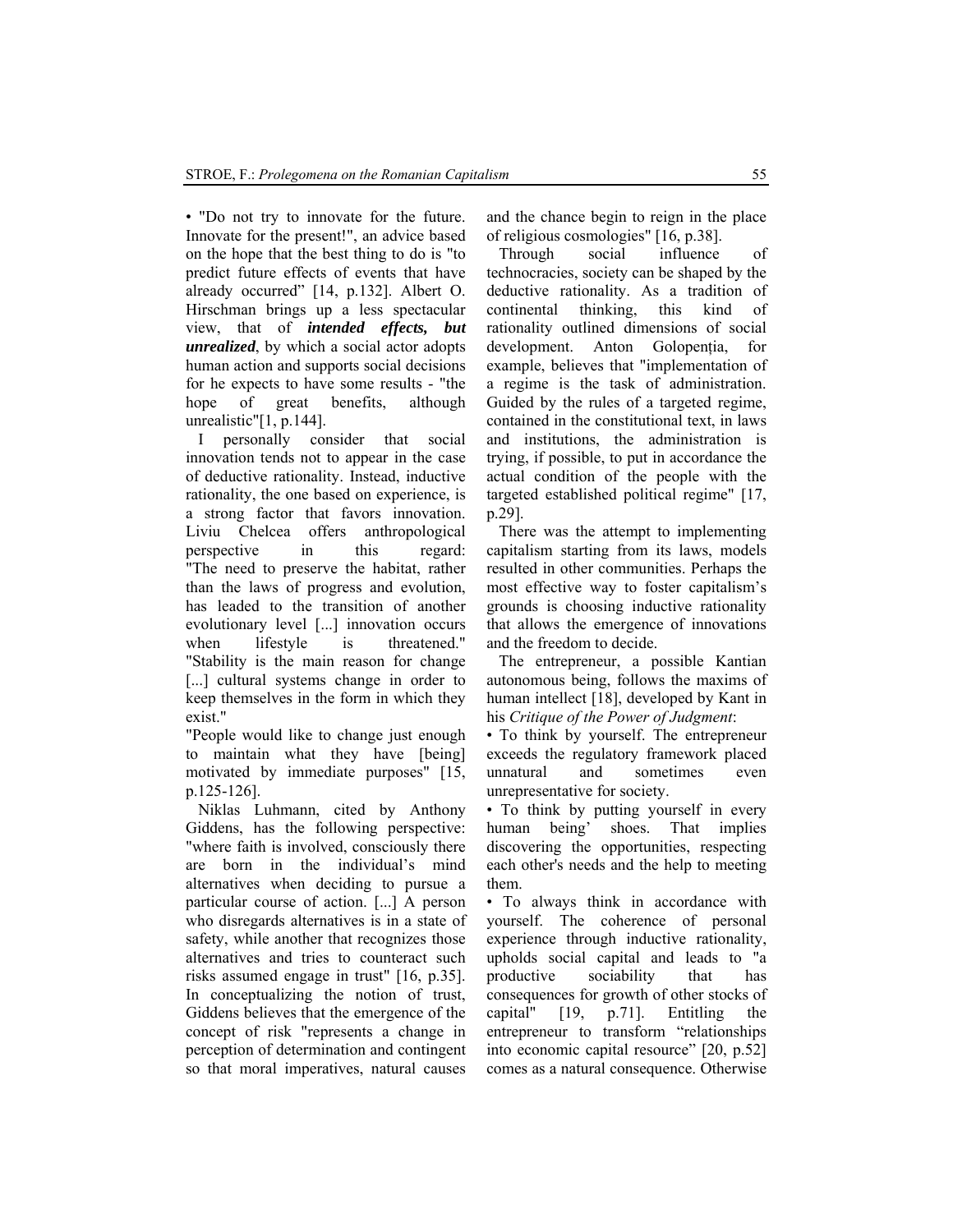there is a risk of failure due to social anomie resulting from the deductive way of importing regularities.

# **6. Brief considerations**

Romanian post-communist evolution was measured after Vladimir Pasti according to several evaluation models: - The first one refers to removal from communism;

- The second one is based on the results obtained in the process of human development: "For human development, more complex and extensive than simply economic development, was the main stakes of the confrontation between the two systems" [21, p.71].

Vladimir Pasti says globalization, triggered by Western societies, leads either to reduce social base - the industrial workers - in communist societies, or to accept significant losses to the population welfare. It seems that refusing to adapt to the consequences of globalization game led to bankruptcy communist societies and the beginning of post-communist era. But did not the strategy of globalization of Western societies rely on the postcommunism emergence, in order to lead to increased wealth for their societies? Does not this was just one of the major goals of globalization game?

Vladimir Pasti asserts that "The population [...] noticed that the political regime [Communist] is the main cause of economic failure" [21, p.72] and the ending of European post-communism materialized itself in political reform first, and then in economic reform. However, there is a dilemma: if the population had the ability to differentiate the economic efficiency of the two types of political regimes, then in the conception of this population were some alternatives, it was the idea of some "engines" that could have generated economic growth, in a different

way than the existing one. These germs of economic growth could have spread until reaching a critical mass that would have had a declared purpose to changing the society rules, so that political reform is seen as a way to increase living standards.

But that point of view shared by Vladimir Pasti, as one of our common areas when explaining the beginning of transition, rises this dilemma: the population understands economic inefficiency of the Communist regime, then headed the political reforms path and then followed economic reforms. How much coherence ensures the change of a political system economically inefficient, but with *no* immediate viable economic solutions for development and on the contrary, by abandoning an economic organization under the guise of social and political reform, automatically generating socio-economic uncertainties? In such circumstances, population takes on the process of transforming own identity and representative values. Transition path resumes, but the initial goal – an *increased* economic efficiency compared with the one of the Communist regime - is forgotten.

Also, to avoid this dilemma, on a theoretical level we could consider that the population had a wrong idealized view on its own capacity to increase economic efficiency. But this theoretical perspective could not be reliable due to the fact that there exists a comparing alternative, given by the Western societies. Furthermore, from economic efficiency perspective, we can say that the goal of reducing the gaps existing between the two types of regimes has always been enunciated and was one of the constant concerns of the communist regimes. When working on reducing gaps, economic activities are directed on the suggested course and, in accordance with the view expressed by Vladimir Pasti, that one gets to consider changing the political system should increase economic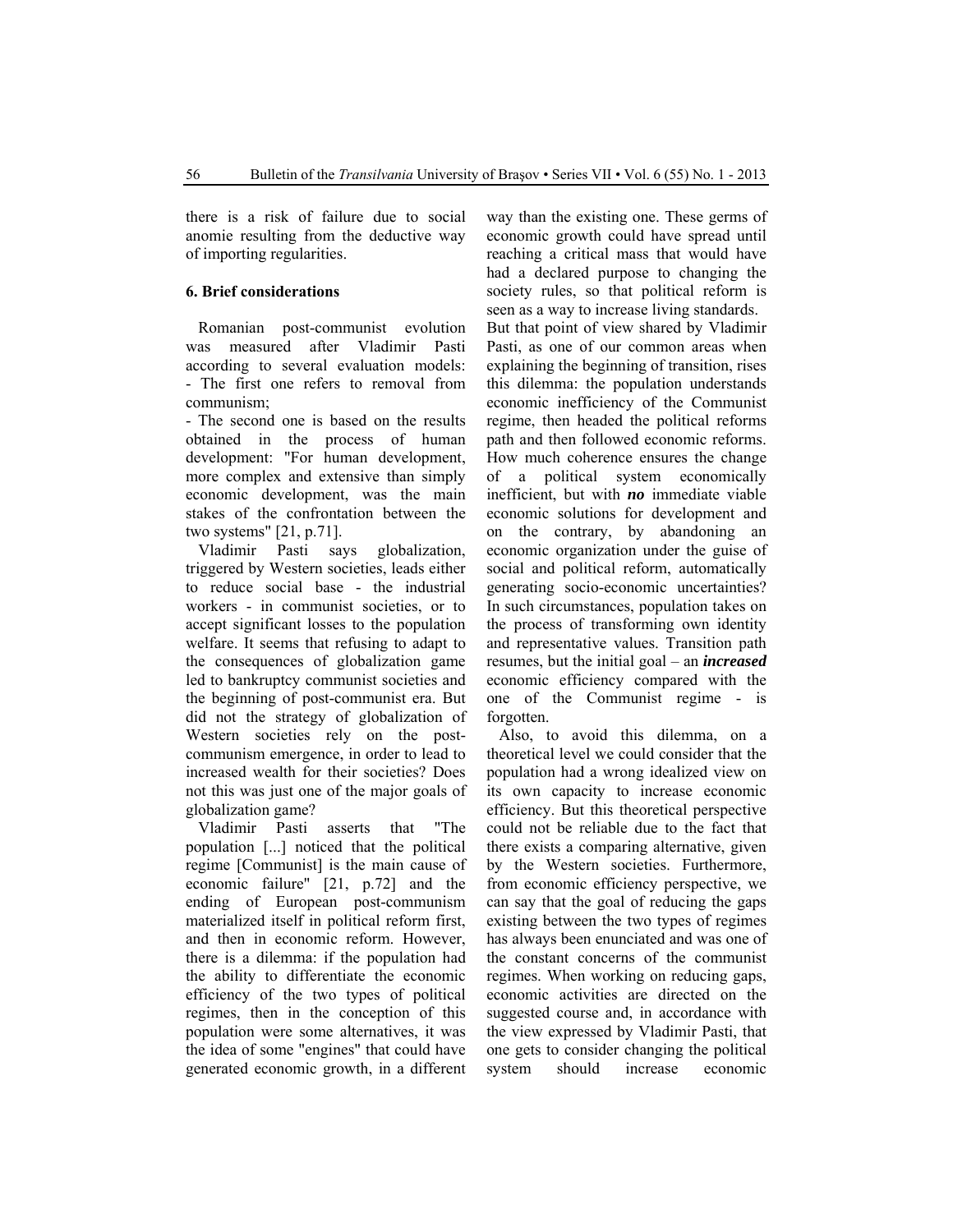efficiency, then there's no error of appreciation. So, I'd like to remove this possibility of assessing the motivation of changing the political regime, thus remaining with the previous dilemma.

Still raises the question whether the communist regime allowed the increase of economic efficiency within its boundaries. A political regime focused on eliminating life quality gaps compared with Western societies, I believe at least declaratively, it aimed elaborating circumstances that would allow the growth of own economic efficiency. And if going further on this way, could we imagine what our society would have looked like if it had come into globalization's economic and informational sphere with its own education and professional level existing at the end of 1989?

However, given the conditions of economic efficiency's growth, the question is: what was the reason to topple the communist regime? This question has a special meaning because we can unveil the direction to the most important resource of capitalism – active people, entrepreneurs, proto-capitalists. Or, better said, it could indicate us where we *don't* have to look for these people. The change of Communist regime happened like a Bolshevik revolution. With deaths, gunfire, waving flags drilled, idealism. I wonder how many of those I have named above "germs of economic growth" were at that time revolutionaries? Or, if they were present, they were in this position aiming for a framework to ensure increased economic efficiency? Or they attended with an entirely different motivation?

Common sense tells us that you cannot imagine a capitalist man waving flags and going bare-chested in front of bullets. The capitalist man, without whom there would be no story of capitalism, approaches any political system, engages in business relationship with it and improves its

performances. And the capitalist man offers instead, also to the communist regime, exactly what this system needs: the possibility of economic growth and by no means won't overthrow this regime. And its perception optimally fits into one of the new rules of approaching society "The structure should not be conceptualized as a simple placement of constraints upon human agents, but as the opening of possibilities" [22, p.101].

In conclusion, the answer I find is that political regime change was not made both by the population and by interests of capitalism, or by Romanian protocapitalists, but by the *politician*.

# **References**

- 1. Hirschman, A.: *Pasiunile şi interesele. Argumente politice in favoarea capitalismului anterioare triumfului său (The Passions and the Interests: Political Arguments For Capitalism Before Its Triumph)*. Bucureşti. Humanitas, 2004.
- 2. Hayek, F.V.: *Infatuarea fatală. Erorile socialismului (The Fatal Conceit: The Errors of Socialism)*. Antet, f.a.
- 3. Vaughn, K.: *Constituţia libertăţii din perspectiva evoluţionistă (The constitution of liberty from an evolutionary perspective)*. In Friedrich von Hayek, *Drumul către servitute (The Road to Serfdom)*. Bucureşti Humanitas, 1993.
- 4. \*\*\* *Istoria filosofiei moderne. De la Renaştere până la Kant (History of modern philosophy. From Renaissance to Kant*). Tess-Expres, 1996.
- 5. Manent, P.: *Istoria intelectuală a liberalismului.* Zece lectii (An *Intellectual History of Liberalism. Ten lessons)*. Bucuresti. Humanitas, p. 45, *apud* Rogojanu, A.: *Stăpânii ideilor economice în Antichitate şi în Evul*